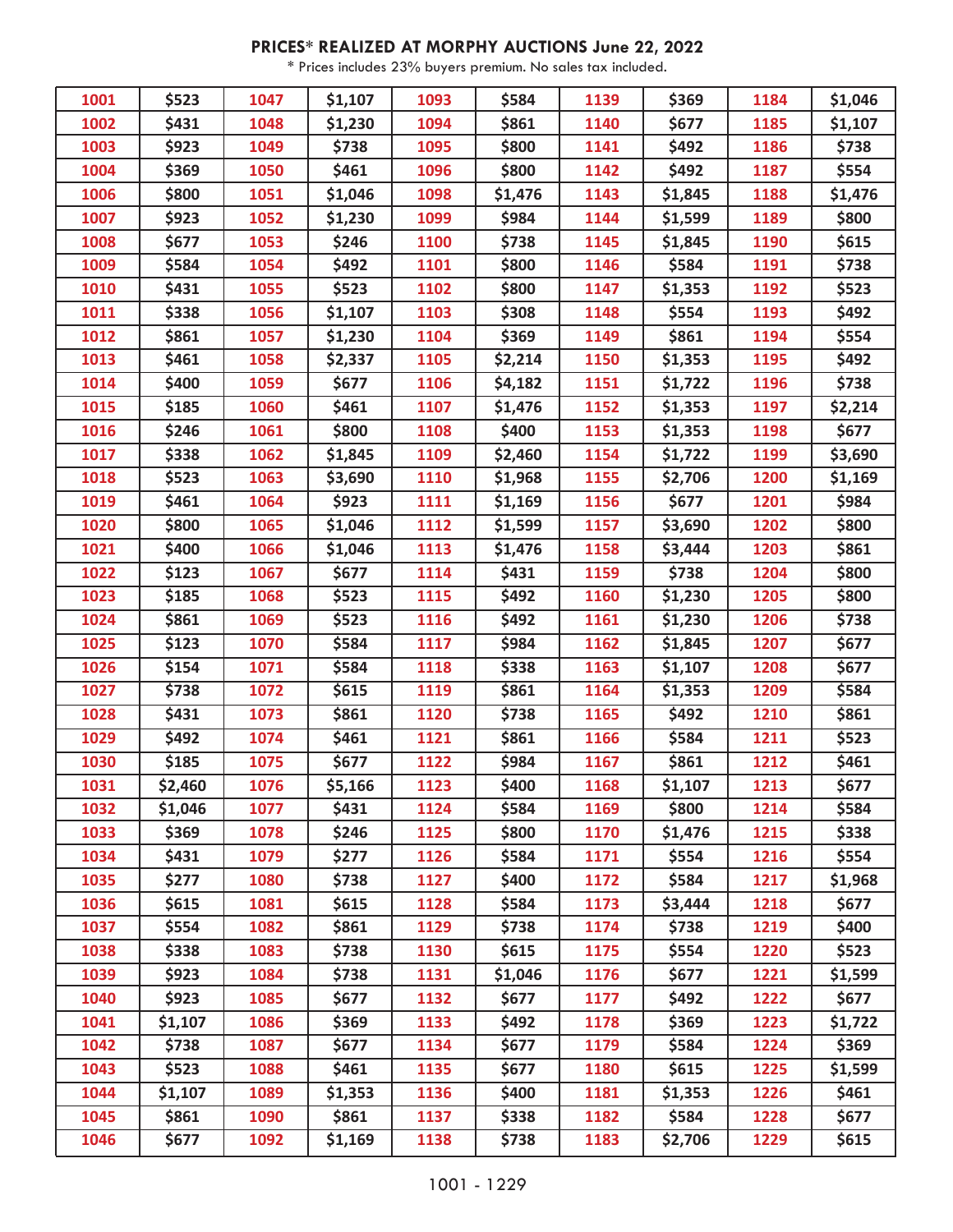## **PRICES\* REALIZED AT MORPHY AUCTIONS June 22, 2022**

\* Prices includes 23% buyers premium. No sales tax included.

| 1230 | \$800   | 1277 | \$861        | 1322 | \$800   | 1368 | \$738        | 1415 | \$554   |
|------|---------|------|--------------|------|---------|------|--------------|------|---------|
| 1231 | \$1,046 | 1278 | \$554        | 1323 | \$492   | 1369 | \$523        | 1416 | \$1,046 |
| 1232 | \$554   | 1279 | \$615        | 1324 | \$984   | 1370 | \$677        | 1417 | \$984   |
| 1233 | \$738   | 1280 | \$615        | 1325 | \$492   | 1371 | \$861        | 1418 | \$1,230 |
| 1234 | \$738   | 1281 | \$615        | 1326 | \$431   | 1372 | \$369        | 1419 | \$1,169 |
| 1235 | \$615   | 1282 | \$615        | 1327 | \$492   | 1373 | \$431        | 1421 | \$492   |
| 1236 | \$738   | 1283 | \$615        | 1328 | \$523   | 1375 | \$4,674      | 1423 | \$677   |
| 1237 | \$738   | 1284 | \$615        | 1329 | \$492   | 1376 | \$2,706      | 1424 | \$554   |
| 1238 | \$923   | 1285 | \$615        | 1331 | \$308   | 1377 | \$1,599      | 1425 | \$308   |
| 1239 | \$1,230 | 1286 | \$615        | 1332 | \$492   | 1378 | \$861        | 1426 | \$369   |
| 1240 | \$677   | 1287 | \$615        | 1333 | \$554   | 1379 | \$523        | 1427 | \$400   |
| 1241 | \$984   | 1288 | \$615        | 1334 | \$738   | 1380 | \$523        | 1428 | \$123   |
| 1242 | \$892   | 1289 | \$800        | 1335 | \$615   | 1381 | \$554        | 1429 | \$461   |
| 1243 | \$984   | 1290 | \$800        | 1336 | \$738   | 1382 | \$1,353      | 1430 | \$5,658 |
| 1244 | \$984   | 1291 | \$523        | 1337 | \$677   | 1383 | \$1,599      | 1431 | \$1,968 |
| 1245 | \$1,476 | 1292 | \$1,107      | 1338 | \$615   | 1384 | \$2,214      | 1432 | \$738   |
| 1247 | \$615   | 1293 | \$1,107      | 1339 | \$369   | 1385 | \$1,476      | 1433 | \$984   |
| 1248 | \$1,599 | 1294 | \$1,230      | 1340 | \$923   | 1386 | \$2,706      | 1434 | \$338   |
| 1249 | \$338   | 1295 | \$1,476      | 1341 | \$677   | 1387 | \$1,845      | 1435 | \$1,722 |
| 1250 | \$615   | 1296 | \$1,476      | 1342 | \$800   | 1388 | \$984        | 1436 | \$1,230 |
| 1252 | \$800   | 1297 | \$1,353      | 1343 | \$738   | 1389 | \$984        | 1437 | \$1,046 |
| 1253 | \$2,952 | 1298 | \$1,476      | 1344 | \$461   | 1390 | \$923        | 1438 | \$861   |
| 1254 | \$1,353 | 1299 | \$1,476      | 1345 | \$984   | 1391 | \$923        | 1439 | \$185   |
| 1255 | \$338   | 1300 | \$1,599      | 1346 | \$431   | 1392 | \$861        | 1440 | \$123   |
| 1256 | \$523   | 1301 | \$1,968      | 1347 | \$677   | 1393 | \$861        | 1441 | \$123   |
| 1257 | \$615   | 1302 | \$1,599      | 1348 | \$492   | 1394 | \$861        | 1442 | \$185   |
| 1258 | \$984   | 1303 | \$1,476      | 1349 | \$246   | 1395 | \$923        | 1444 | \$369   |
| 1259 | \$1,968 | 1304 | \$1,845      | 1350 | \$492   | 1396 | \$800        | 1445 | 5369    |
| 1260 | \$984   | 1305 | \$1,968      | 1351 | \$800   | 1397 | \$861        | 1446 | \$984   |
| 1261 | \$984   | 1306 | <b>\$800</b> | 1352 | \$984   | 1398 | <b>\$800</b> | 1447 | \$738   |
| 1262 | \$1,046 | 1307 | \$800        | 1353 | \$677   | 1399 | \$1,107      | 1448 | \$984   |
| 1263 | \$984   | 1308 | \$2,214      | 1354 | \$615   | 1400 | \$492        | 1449 | \$1,353 |
| 1264 | \$984   | 1309 | \$738        | 1355 | \$984   | 1401 | \$3,936      | 1450 | \$800   |
| 1265 | \$677   | 1310 | \$338        | 1356 | \$492   | 1402 | \$369        | 1451 | \$800   |
| 1266 | \$1,169 | 1311 | \$185        | 1357 | \$523   | 1404 | \$308        | 1452 | \$277   |
| 1267 | \$984   | 1312 | \$185        | 1358 | \$861   | 1405 | \$185        | 1453 | \$1,476 |
| 1268 | \$308   | 1313 | \$492        | 1359 | \$1,845 | 1406 | \$2,214      | 1454 | \$246   |
| 1269 | \$984   | 1314 | \$554        | 1360 | \$154   | 1407 | \$1,169      | 1455 | \$246   |
| 1270 | \$984   | 1315 | \$738        | 1361 | \$677   | 1408 | \$92         | 1456 | \$1,046 |
| 1271 | \$984   | 1316 | \$677        | 1362 | \$369   | 1409 | \$738        | 1457 | \$338   |
| 1272 | \$738   | 1317 | \$738        | 1363 | \$984   | 1410 | \$1,599      | 1458 | \$492   |
| 1273 | \$615   | 1318 | \$492        | 1364 | \$308   | 1411 | \$861        | 1459 | \$861   |
| 1274 | \$584   | 1319 | \$1,169      | 1365 | \$369   | 1412 | \$554        | 1460 | \$1,107 |
| 1275 | \$554   | 1320 | \$584        | 1366 | \$400   | 1413 | \$984        | 1461 | \$615   |
| 1276 | \$615   | 1321 | \$800        | 1367 | \$338   | 1414 | \$554        | 1462 | \$738   |